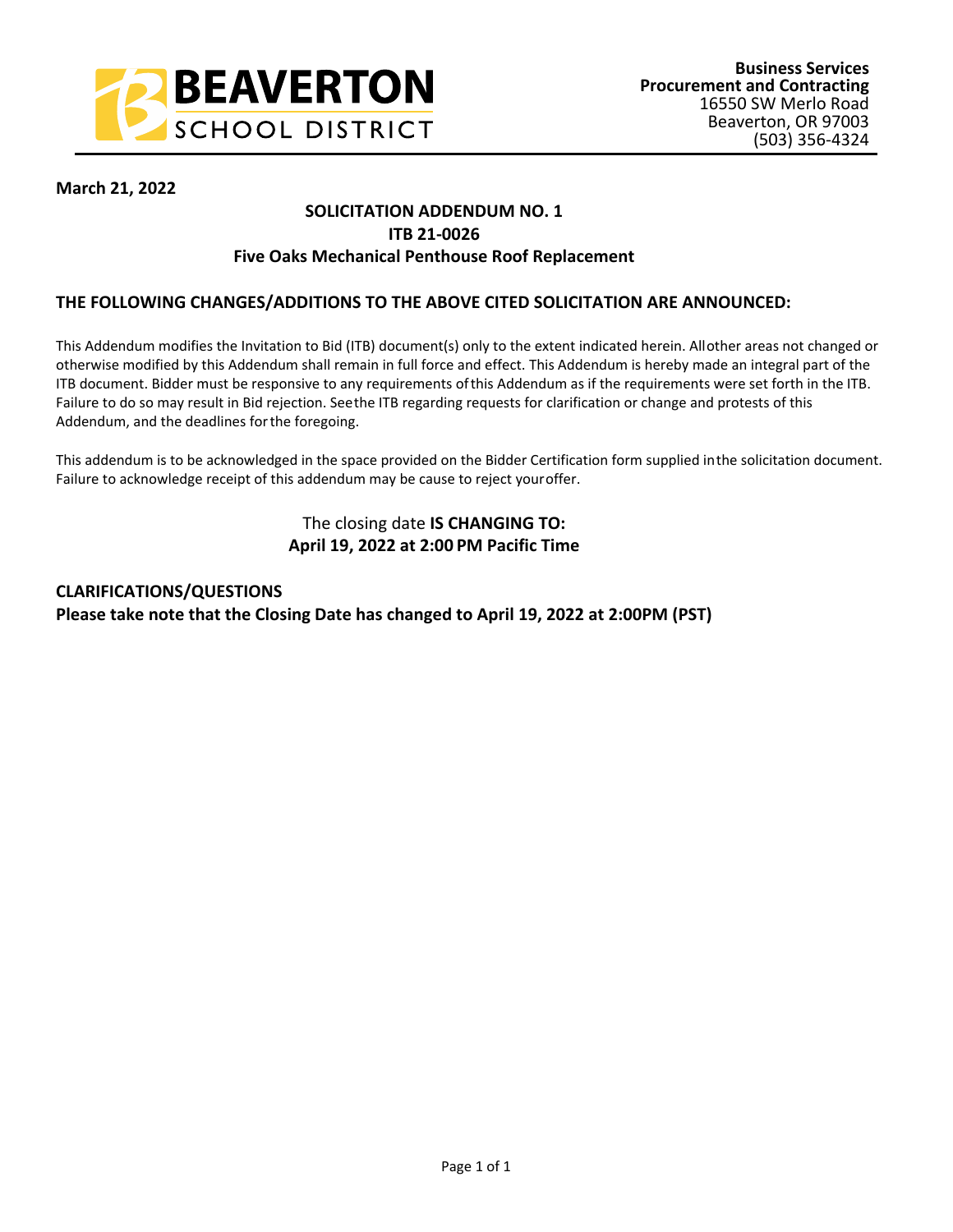

**ATTENDANCE SHEET** 

Meeting: ITB 21-0026 Pre-Bid Conference

 $\sim 10$ 

Five Oaks Mechanical Penthouse Roof Replacement Project:

Date & Time: March 16, 2022- 3:00PM

| 3201 <sub>340</sub><br>- 원래 1<br><b>Name</b> | <b>Organization / Address</b>                           | <b>Phone Number</b>                     | <b>Email Address</b>  |
|----------------------------------------------|---------------------------------------------------------|-----------------------------------------|-----------------------|
| En Zesser                                    | Carlson Reding<br>Griffith Roofing<br>1950 - Facilities | 50-812-4189                             | Tomo Carlson Root.com |
| Rue Carle                                    |                                                         |                                         |                       |
| Also Painter                                 |                                                         | $503 - 643 - 1596$<br>$303 - 833 - 288$ |                       |
|                                              |                                                         |                                         |                       |
|                                              |                                                         |                                         |                       |
|                                              |                                                         |                                         |                       |
|                                              |                                                         |                                         |                       |
|                                              |                                                         |                                         |                       |
|                                              |                                                         |                                         |                       |
|                                              |                                                         |                                         |                       |
|                                              |                                                         |                                         |                       |
|                                              |                                                         |                                         |                       |
|                                              |                                                         |                                         |                       |
|                                              |                                                         |                                         |                       |
|                                              |                                                         |                                         |                       |
|                                              |                                                         |                                         |                       |